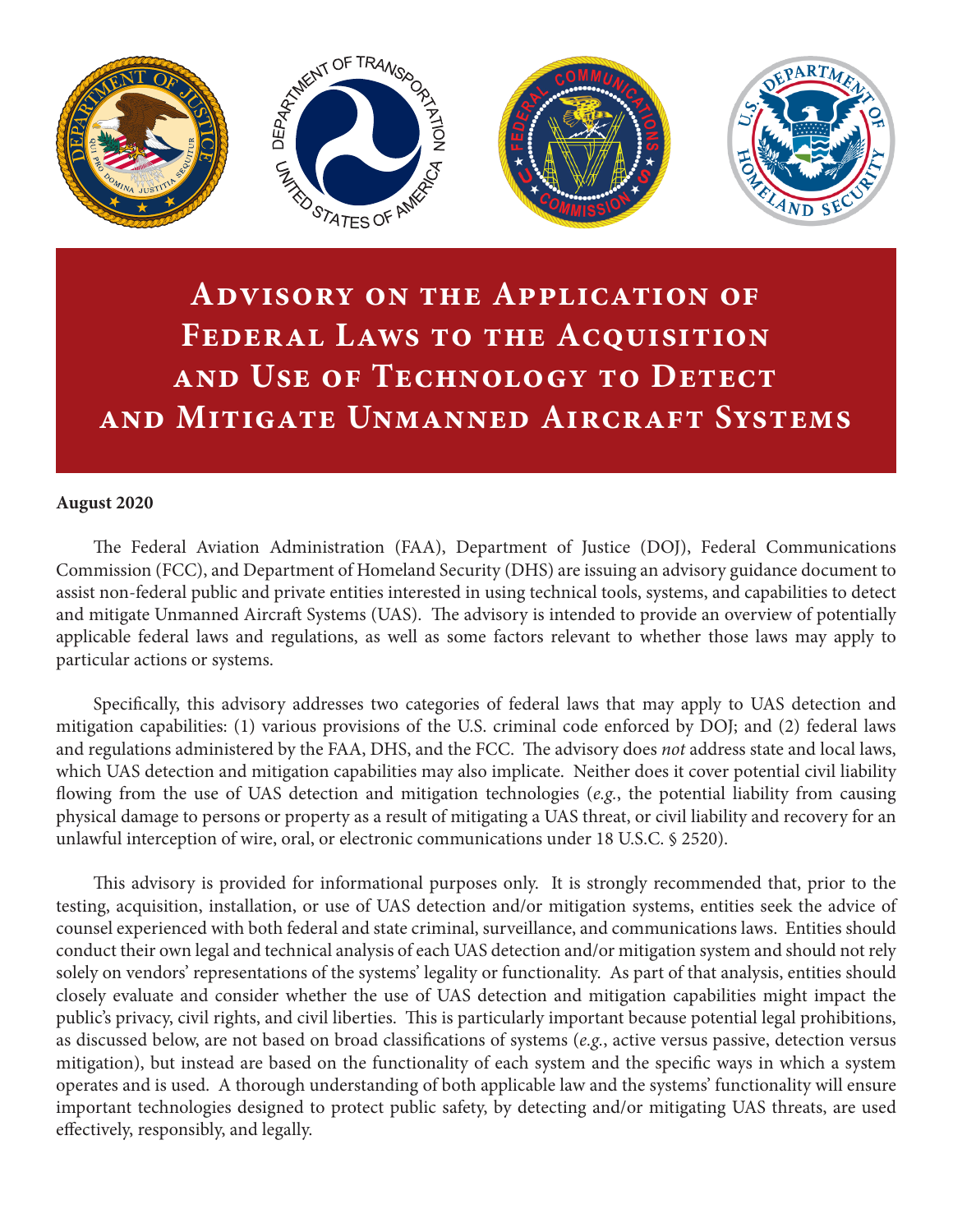## **I. Federal Criminal Laws**

Congress has exclusively authorized the Departments of Defense, Energy, Justice, and Homeland Security to engage in limited UAS detection and mitigation activities to counter UAS presenting a credible threat to covered facilities or assets, notwithstanding certain otherwise potentially applicable federal criminal laws, including various laws relating to surveillance.<sup>1</sup> In addition, the FAA has been expressly authorized to engage in limited testing activities notwithstanding certain federal criminal surveillance laws.<sup>2</sup>

Because no other entities have been granted that authority, it is important that state, local, tribal and territorial (SLTT) and private sector entities without such statutory authority (including SLTT law enforcement organizations, SLTT governments, and owners and operators of critical infrastructure, stadiums, outdoor entertainment venues, airports, and other key sites) understand that federal laws may prevent, limit, or penalize the sale, possession, or use of UAS detection and mitigation capabilities.<sup>3</sup> Capabilities for detecting and mitigating UAS may implicate federal criminal laws relating to surveillance, accessing or damaging computers, and damage to an aircraft. Below, the advisory sets out separately how detection and mitigation capabilities may implicate these laws.

#### **A. Detection Capabilities**

Systems that detect, monitor, or track UAS often rely on radio-frequency (RF), radar, electro-optical (EO), infrared (IR), or acoustic capabilities, or a combination thereof. These capabilities detect the physical presence of UAS or signals sent to or from the UAS. In general, whether a detection or tracking system implicates federal criminal surveillance laws, such as the Pen/Trap Statute and the Wiretap Act, depends on whether it captures, records, decodes, or intercepts, in whole or in part, electronic communications transmitted to and from a UAS and/or controller, and the type of communications involved. Detection systems that emit electromagnetic waves or pulses of sound or light that are reflected off an object and back to the detection system—such as radar, EO/IR, and acoustic systems—are less likely to pose concerns under federal criminal surveillance statutes. Such technology senses the sound or electromagnetic waves produced by or reflected from the UAS and does not capture, record, decode, or intercept electronic communications. However, the use of such systems must also comply with laws and regulations administered by the FCC and FAA, as discussed below.

By contrast, systems using RF capabilities to detect and track UAS by monitoring the communications passed between a UAS and its ground control station may implicate the Pen/Trap Statute and Wiretap Act.

• The Pen/Trap Statute, 18 U.S.C. §§ 3121-3127, criminalizes the "use" or "installation" of a "device" or "process" that "records," "decodes," or "captures" non-content<sup>4</sup> dialing, routing, addressing, or signaling ("DRAS") information. DRAS information is non-content information used to transmit or process communications; depending on the system, this could include device serial numbers, cell site information, media access control (MAC) addresses, the international mobile equipment identity (IMEI), or the international mobile subscriber identity (IMSI). Use or installation of a pen register or trap and

4 While non-content is not defined, content is defined in footnote 7, *infra*.

<sup>1</sup>*See* 10 U.S.C. § 130i, 50 U.S.C. § 2661, and 6 U.S.C. § 124n.

<sup>2</sup> *See* 49 U.S.C. § 44810(g).

<sup>&</sup>lt;sup>3</sup> This advisory does not address the general authorities of public safety agencies, or specific actions they might take consistent with governing law, to protect the public in exigent circumstances.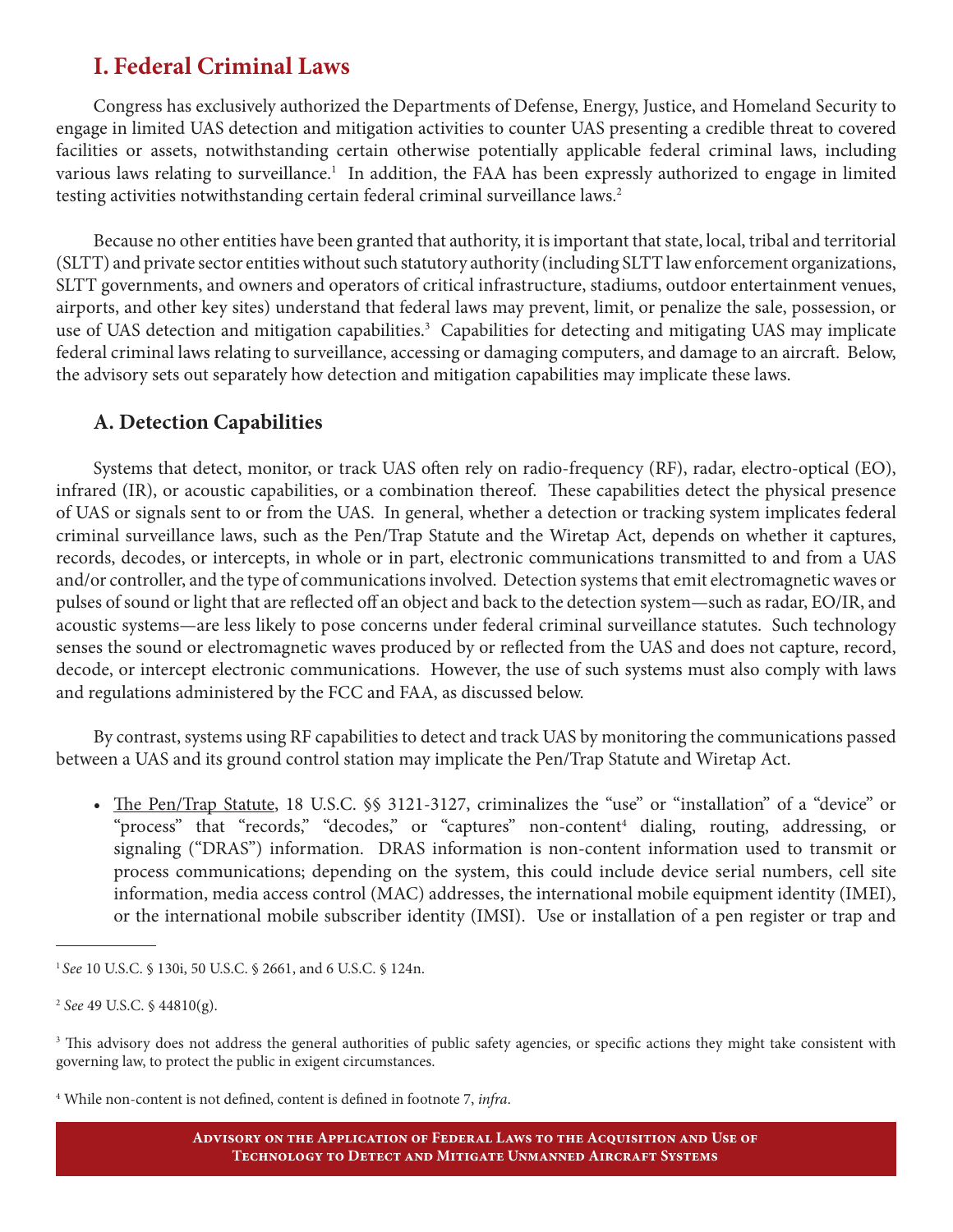trace device is prohibited, unless conducted pursuant to a court order or when a statutory exception applies.<sup>5</sup> With respect to the Pen/Trap Statute, the exceptions state that they are limited only to providers of wire or electronic communication services.

- *• Questions to consider:*
	- What information is the technology collecting (*e.g.*, UAS type, manufacturer, model, protocol, unique identifier, telemetry)?
	- Is the information DRAS or content?
	- $\Box$  Do any Pen/Trap exceptions apply?
- The Wiretap Act (also known as Title III), 18 U.S.C.  $\$  2510 *et seq.*, prohibits, among other things, "intentionally intercept[ing]" the content of "any . . . electronic communication[,]" unless it is conducted pursuant to a court order or a statutory exception applies.6 An "electronic communication" is defined, with certain exceptions, as "any transfer of signs, signals, writing, images, sounds, data, or intelligence of any nature transmitted in whole or in part by a wire, radio, electromagnetic, photoelectronic or photooptical system that affects interstate or foreign commerce." *Id.* § 2510(12).



<sup>5</sup> Law enforcement may use such devices with a court order, but can only obtain such an order in furtherance of an ongoing criminal investigation, *see* 18 U.S.C. § 3122(b)(2), and must use reasonably available technology that prevents the interception of the content of a communication. *See* 18 U.S.C. § 3121(c). Private actors are unable to obtain a court order under the Pen/Trap Statute and, therefore, must operate pursuant to one of the statute's exceptions. The Pen/Trap Statute and Wiretap Act do not contain identical exceptions. For example, while the Pen/Trap Statute includes an exception for use of a pen register or trap and trace device with the consent of a "user," it does not provide an exception based on the consent of a "party to the communication." *Compare* 18 U.S.C. § 3121(b)(3), *with* 18 U.S.C. § 2511(2)(c). In addition, the Pen/Trap Statute does not include an analogue to the Wiretap Act's exception allowing interception of electronic communications that are "readily accessible to the general public." *Id.*  $\oint$  2511(2)(g)(i).

6 The Wiretap Act contains several exceptions to the blanket prohibition, including for operators and service providers, for uses "in the normal course of employment" that are a necessary incident to the rendition of services; for surveillance authorized under the Foreign Intelligence Surveillance Act of 1978; and where a party to the communication has given prior consent to such interception. *See*, e.g., 18 U.S.C. § 2511(2)(a)(i), (d) & (e). Law enforcement may also intercept communications without a court order in certain emergency situations, provided an application for an order is made within 48 hours of the interception. *Id.* § 2518(7).

> **Advisory on the Application of Federal Laws to the Acquisition and Use of Technology to Detect and Mitigate Unmanned Aircraft Systems**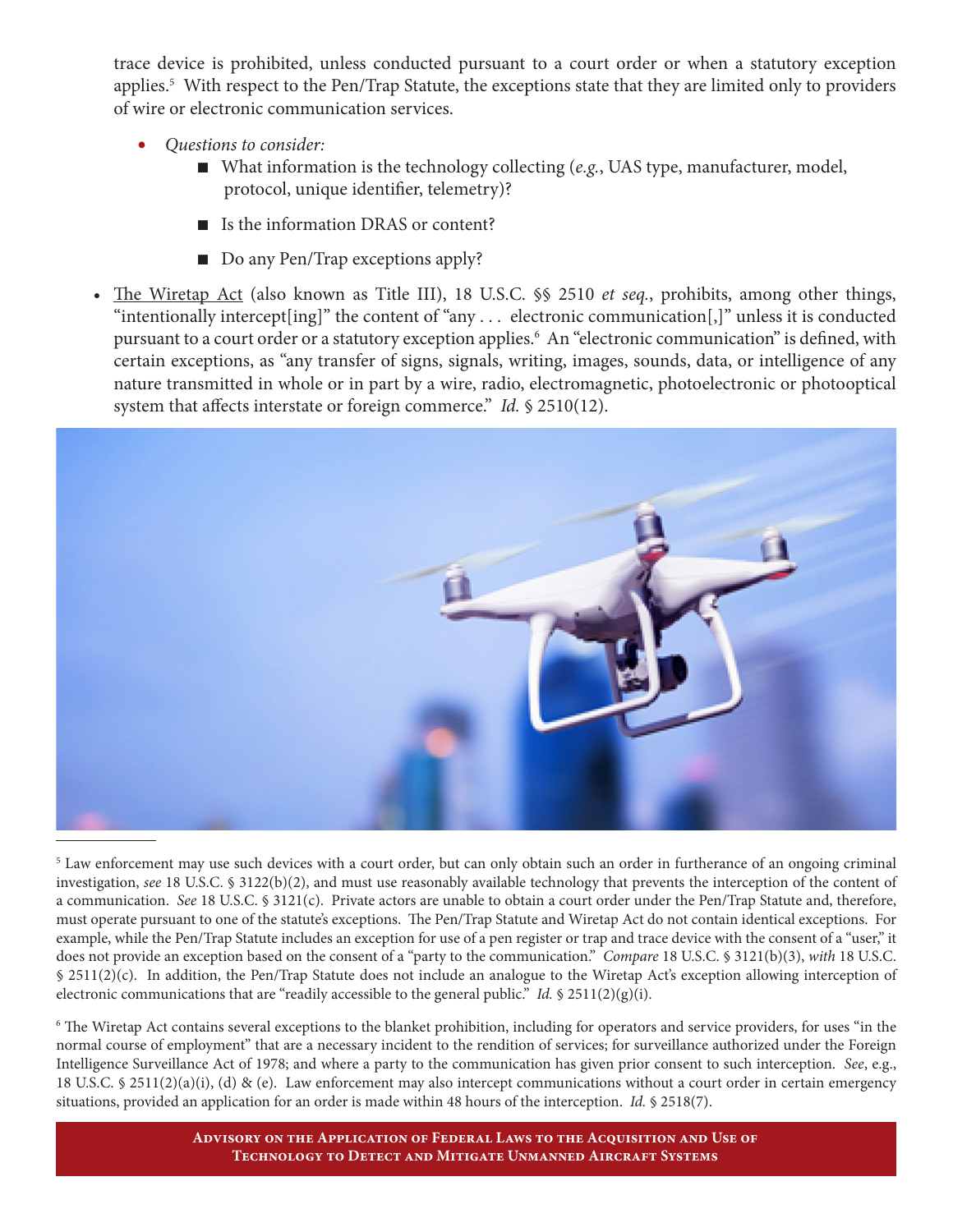- The Wiretap Act has an exception for the interception of electronic communications that are "readily" accessible to the general public." *Id.* § 2511(2)(g)(i). Section 2510(16) defines which radio communications do not fall into the foregoing exception. The Wiretap Act also has an exception for the interception of any radio communications that are transmitted "by any . . . aeronautical communications system." *Id.*  $\leq 2511(2)(g)(ii)(IV)$ . UAS RF control systems may be considered "aeronautical communications" systems" under the Act. However, existing case law raises questions as to the scope of both exceptions.<sup>7</sup>
- *• Questions to consider:*
	- Are electronic communications being acquired?
	- n Are any acquired communications transmitted by a system that affects interstate or foreign commerce (*e.g.*, a system that is connected to the Internet or a mobile network)?
	- Are any portions of the communications acquired by the technology "content?"<sup>8</sup>
	- Do any of the Wiretap Act's exceptions apply (*e.g.*, is the person intercepting the communications a party to the communication under 18 U.S.C.  $\$ 2511(2)(d)$ ?

• 18 U.S.C. § 2512 generally prohibits the manufacture, assembly, possession, sale, advertisement, and distribution of devices that are "primarily useful for the surreptitious interception of wire, oral, or electronic communications."9 Section 2513 provides that any electronic, mechanical, or other device used, sent, carried, manufactured, assembled, possessed, sold, or advertised in violation of § 2512 may be seized and forfeited to the United States.

#### **B. Mitigation Capabilities**

Mitigation capabilities fall into two general categories: non-kinetic and kinetic. Non-kinetic solutions use non-physical measures to disrupt or disable UAS, including RF, WiFi, or Global Positioning System (GPS) jamming; spoofing; hacking techniques; and non-destructive directed energy weapons. Kinetic solutions may employ a variety of measures capable of physically disrupting or disabling a UAS, including nets, projectiles, and lasers. The use of non-kinetic or kinetic solutions may implicate federal criminal prohibitions against, among other things, intercepting and interfering with communications, damaging a "protected computer,"<sup>10</sup> and damaging an "aircraft." The term "aircraft" refers to "a civil, military or public contrivance invented, used, or designed to navigate, fly, or travel in the air." 18 U.S.C.  $\frac{1}{2}$  31(a)(1). This definition is consistent with the meaning of "aircraft" in 49 U.S.C.  $\frac{1}{2}$ 40102(a)(6). In the FAA Reauthorization Act of 2018, Congress codified the term "unmanned aircraft" as "an aircraft that is operated without the possibility of direct human intervention from within or on the aircraft." 49 U.S.C. § 44801(11).

<sup>7</sup> *See Joffe v. Google Inc.*, 746 F.3d 920, 928-29 (9th Cir. 2013) (panel rehearing), *cert. denied*, 134 S. Ct. 2877 (2014).

<sup>8</sup> Content is "any information concerning the substance, purport, or meaning of that communication." 18 U.S.C. § 2510(8). Importantly, machine-to-machine communications and data transfers between devices can be considered "content."

<sup>9</sup> The statute exempts "officer[s], agent[s], or employee[s] of, or [] person[s] under contract with, the United States, a State, or a political subdivision thereof, in the normal course of the activities of the United States, a State, or a political subdivision thereof." 18 U.S.C. §  $2512(2)(b)$ .

 $^{10}$  The term "protected computer" includes any computer that is used in or affecting interstate or foreign commerce or communication, or that is used by or for a financial institution or the United States government. 18 U.S.C.  $\$  1030(e)(1) & (2).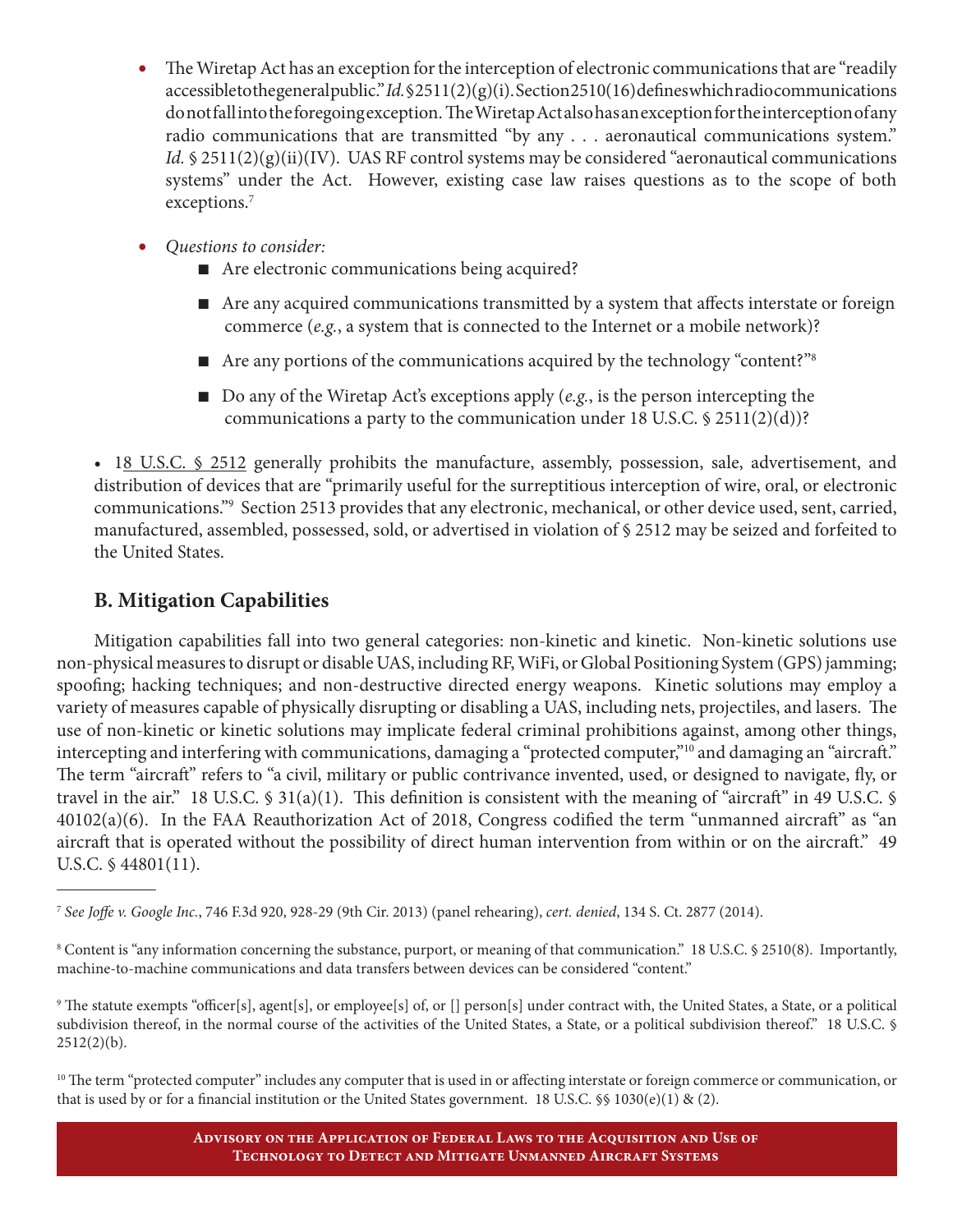Jamming technologies are designed to block or interfere with authorized radio communications.<sup>11</sup> Examples of jamming include transmitting RF signals from a jammer at a higher "signal strength" than the RF signals being used to navigate or control the aircraft; preventing a cellular, WiFi, or Bluetooth-enabled device from connecting to a network (such as a cellular system or the Internet); or preventing a GPS unit from receiving positioning signals from a satellite. Spoofing technologies can replicate and replace or modify signals, and can lead to loss of control over the UAS's navigation and communications link (*e.g.*, its link to its ground controller). Hacking techniques generally focus on the UAS's communications link and/or the onboard computer processors.

Jamming, spoofing, and hacking technologies should be evaluated under the federal criminal statutes below (including the aircraft sabotage and aircraft piracy provisions), in addition to the laws discussed above with regard to detection. Because jamming and spoofing are also likely to implicate laws relating to the RF spectrum, parties should carefully review the information in Section II, below, as well.

- The Computer Fraud and Abuse Act (CFAA), 18 U.S.C. § 1030, among other things, prohibits intentionally accessing a "protected computer" without authorization and thereby obtaining information, or intentionally damaging a protected computer without authorization, including by transmitting a program, information, code, or command that causes such damage.<sup>12</sup> The CFAA broadly defines the term "protected computer"<sup>13</sup> in a manner that could include UAS control systems.
- Interference with the Operation of a Satellite, 18 U.S.C. § 1367, generally prohibits "obstruct[ing] or hinder[ing] any satellite transmission."<sup>14</sup> Jamming, spoofing, degrading or otherwise interfering with GPS signals to a UAS or ground control station could be prohibited under this section, as well as jamming or interfering with any control signals sent to a UAS directly from a satellite.
- Communication Lines, Stations, or Systems, 18 U.S.C. § 1362, prohibits "willfully or maliciously injur[ing] or destroy[ing] . . . means of communication operated or controlled by the United States, or used or intended to be used for military or civil defense functions of the United States," as well as by "hinder[ing] or delay[ing] the transmission of any communication" over such means of communication. This statute could apply if UAS detection and/or mitigation operations willfully or maliciously degrade or otherwise hinder any frequency or transmissions, including cellular or WiFi signals, with a demonstrable use or intended use by the military or by SLTT law enforcement or emergency personnel engaged in civil defense functions.

Finally, it is possible for mitigation capabilities that destroy, seize, or exercise control of a UAS to implicate federal criminal laws that otherwise apply to "aircraft," as that term is statutorily defined. While all kinetic solutions will likely have one or more of these capabilities implicating those laws, non-kinetic solutions should also be evaluated for compliance.

<sup>&</sup>lt;sup>11</sup> Authorized radio communications include radio communications operating pursuant to federal authorizations or FCC licenses and those operating without a license but pursuant to FCC rules.

 $12$  The statute exempts the "lawfully authorized investigative, protective, or intelligence activity of a law enforcement agency of the United States, a State, or a political subdivision of a State." 18 U.S.C. § 1030(f).

<sup>13</sup> *See id*. § 1030(e)(1), (2).

<sup>&</sup>lt;sup>14</sup> The statute exempts "any lawfully authorized investigative, protective, or intelligence activity of a law enforcement agency or of an intelligence agency of the United States." *Id*. § 1367(b).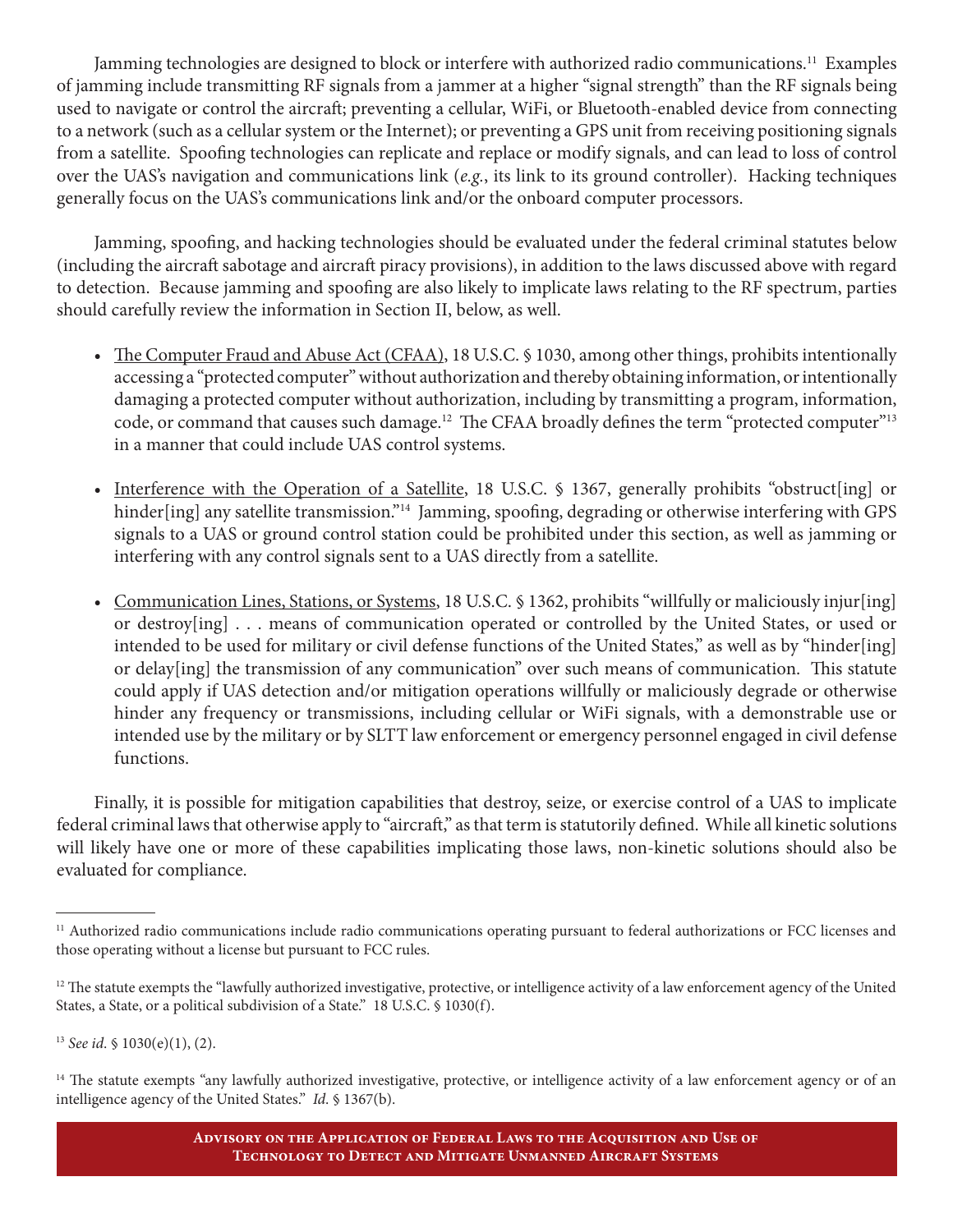

- The Aircraft Sabotage Act, 18 U.S.C. § 32(a), criminalizes certain destructive actions with respect to "aircraft," including damaging, destroying, or disabling those aircraft.
- The Aircraft Piracy Act, 49 U.S.C. § 46502, criminalizes the act of seizing or exercising control of an "aircraft" with "wrongful intent." An intent to seize or exercise control of an aircraft without the legal authorization to do so could involve wrongful intent.

## **II. Additional Federal Laws Relating to Aviation and Spectrum**

In addition to implicating federal criminal laws, the acquisition, installation, testing, and use of UAS detection or mitigation technologies may implicate laws and regulations administered by the FAA and the FCC relating to aviation and RF spectrum. UAS response measures may also implicate existing aviation security laws and regulations administered by the Transportation Security Administration (TSA).

#### **A. Laws Relating to Aviation Safety and Efficiency15**

Non-federal entities should evaluate UAS detection activities for compliance with laws and regulations administered by the FAA, including but not limited to the following:

<sup>&</sup>lt;sup>15</sup> This subsection is limited to the discussion of UAS detection systems because, as previously indicated, only certain federal agencies have been expressly authorized by Congress to mitigate UAS notwithstanding certain federal laws. The FAA does not support the use of mitigation systems by any entities that do not have express authority from Congress.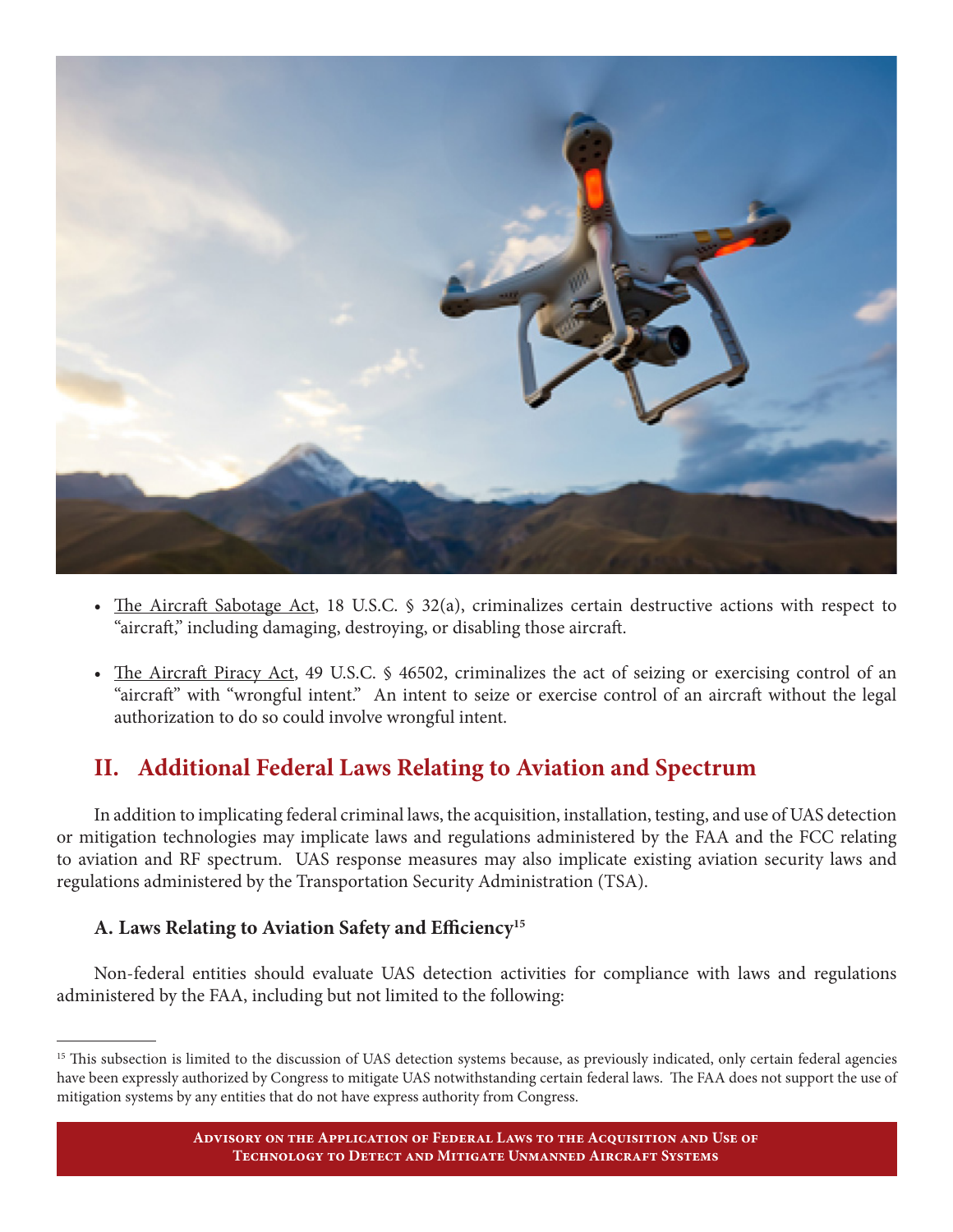- Use of Airspace. 49 U.S.C. § 40103 establishes a public right of transit through the navigable airspace and vests the FAA with authority to ensure the safety of aircraft and the efficient use of airspace. This includes ensuring that compliant aircraft (including UAS) may move through the airspace without improper interference. For example, detection systems may lead to the identification of both legitimate airspace users as well as unlawful activity. Additional analysis is necessary to identify whether an operation identified by a detection system is in violation of FAA regulation before engaging in an operational response. This also includes identifying and working to address any potential collateral impacts of detection technology or systems on the safe and efficient operation of the National Airspace System.
- Airport Operating Certificates. 49 U.S.C. § 44706, as implemented by 14 CFR Part 139, prescribes the rules governing the certification and operation of airports in the United States. Holders of Airport Operating Certificates issued under 14 CFR Part 139 must protect navigational aids. *See* 14 CFR § 139.333. Commercial service airport operators may also need to update the contents of their airport certification manuals to include operating procedures for the use of a UAS detection system. *See id.* § 139.203. Moreover, the installation or use of UAS detection systems by sponsors of commercial service airports may also implicate other regulatory requirements under CFR Title 14. The FAA has provided extensive information to airport sponsors, which can be accessed at: https://www.faa.gov/ airports/airport\_ safety/
- Structures Interfering with Air Commerce. 49 U.S.C. § 44718, as implemented in 14 CFR Part 77, requires entities proposing construction or alteration of existing structures in the vicinity of an airport to provide the FAA with notice. *See also* FAA Order 7400.2M, Procedures for Handling Airspace Matters (Feb. 28, 2019). The required notice allows the FAA to conduct an aeronautical study of the potential for the proposed structure and any electromagnetic broadcast signals to create a hazard to air navigation, including interference with aircraft and navigational aids.<sup>16</sup> Entities seeking to install or use equipment for UAS detection activities should also evaluate whether 14 CFR Part 77 requires them to provide the FAA with advance notice of proposed construction or alteration.
- Project Grant Application Approval Conditioned on Assurances About Airport Operations. 49 U.S.C.

§ 47107 establishes obligations for recipients of grant funds for an airport development project to maintain and operate airport facilities safely and efficiently and in accordance with specified conditions. Airports subject to such conditions may need to ensure that the installation or use of a UAS detection system does not introduce a hazard that cannot be mitigated, consistent with applicable grant assurance obligations, such as Grant Assurance 20, Hazard Removal and Mitigation. In addition, such airports may need to ensure that UAS detection systems and associated structures are accurately

For edikdited nultheform proton a concerning consistent symple as eacontast the COffice of position and Security Programs and Incident Response at the FAA.

<sup>&</sup>lt;sup>16</sup> Non-federal entities are encouraged to independently validate the performance and characteristics of UAS detection systems being considered. Significant deviations between vendor claims and real world operation, including the potential for RF emissions and interference, have been observed by the FAA.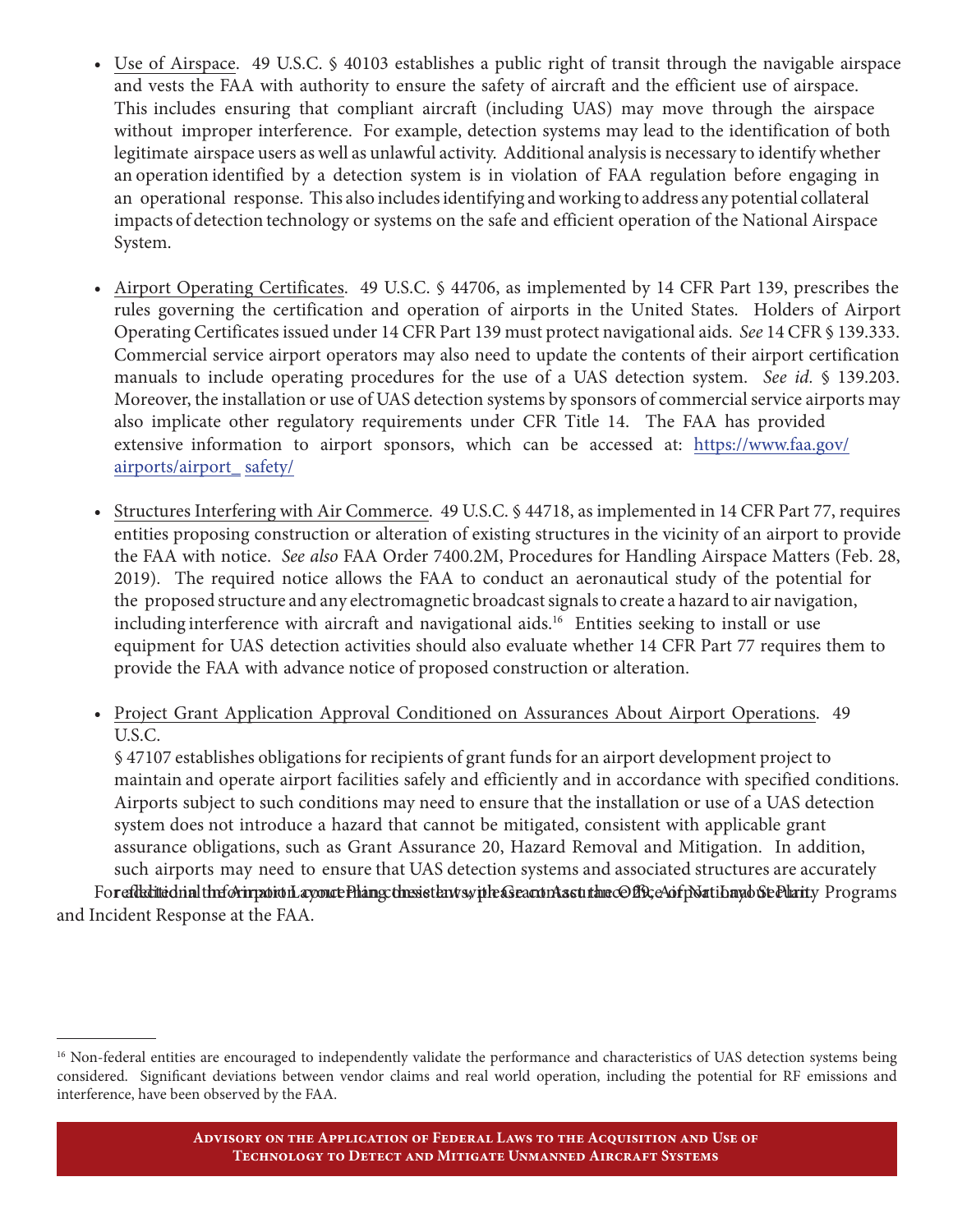### **B. Laws Relating to Transportation/Airport Security**

Through its broad authorities, the TSA oversees the implementation and ensures the adequacy "of security measures at airports and other transportation facilities." 49 U.S.C. § 114(f)(11). TSA may also take appropriate action to address threats, including coordination of security measures with other agencies and to impose requirements on transportation stakeholders, through regulations, security directives, emergency amendments, and security programs. *See* 49 U.S.C. § 114(f)(4) & (l)(1)-(2); 49 U.S.C. § 44932; 49 CFR § 1542.105(d), 1542.303, 1544.305, 1544.105(d), 1546.105(d).

Airports seeking to deploy, buy, or purchase UAS detection or mitigation systems should consider laws, regulations, and security requirements related to local aviation security response. For example, TSA regulations require each operator of an airport regularly serving air carriers to establish an air transportation security program (ASP). *See* 49 U.S.C. §§ 114 and 44903; 49 CFR Part 1542. Among other requirements, the ASP must provide law enforcement personnel in the number and manner adequate to support the program. 49 CFR § 1542.215. In addition, TSA's enforcement authorities include the ability of the Administrator, in consultation with the airport operator and law enforcement authorities, to order the deployment of personnel at any secure area of the airport to counter threats to aircraft and aircraft operations or to address national security concerns, such as those posed by UAS. 49 U.S.C. § 44903(h)(1).

For additional information or coordination, please contact your local TSA Federal Security Director.

### **C. Laws Relating to the Radiofrequency Spectrum**

Any systems that involve emission of radio waves, including radar, must be evaluated for compliance with laws and regulations administered by the FCC, including but not limited to the following:

- • Authorizations for Use of Spectrum. Authorized non-federal radio communications include unlicensed operations and operations on frequencies requiring individual licenses.
	- *•* Transmissions on frequencies authorized for unlicensed operations, such as common WiFi and Bluetooth frequencies, do not require a license but may nevertheless implicate statutory or regulatory prohibitions against harmful interference as well as other requirements.
	- *•* Operating on a frequency allocated for licensed private-sector use (such as on the bands used by mobile phones) is subject to licensing requirements and other regulation at the federal level. *See* 47 U.S.C. § 301.
		- n For example, use of radar to detect UAS requires a Radiolocation Service license from the FCC. General guidance regarding how to prepare and file an application is available at https://www.fcc.gov/wireless/bureau-divisions/mobility-division/industrial-business/industrial business-licensing. The application must identify the locations and frequencies where the applicant proposes to operate as well as provide other technical information. Equipment vendors may be able to assist with gathering this information. No prior frequency coordination is required, but if the applicant proposes to operate near a U.S. Government facility, it may wish to consult with appropriate Federal officials before applying in order to avoid having the application rejected when the FCC conducts its Federal coordination.

**Advisory on the Application of Federal Laws to the Acquisition and Use of Technology to Detect and Mitigate Unmanned Aircraft Systems**